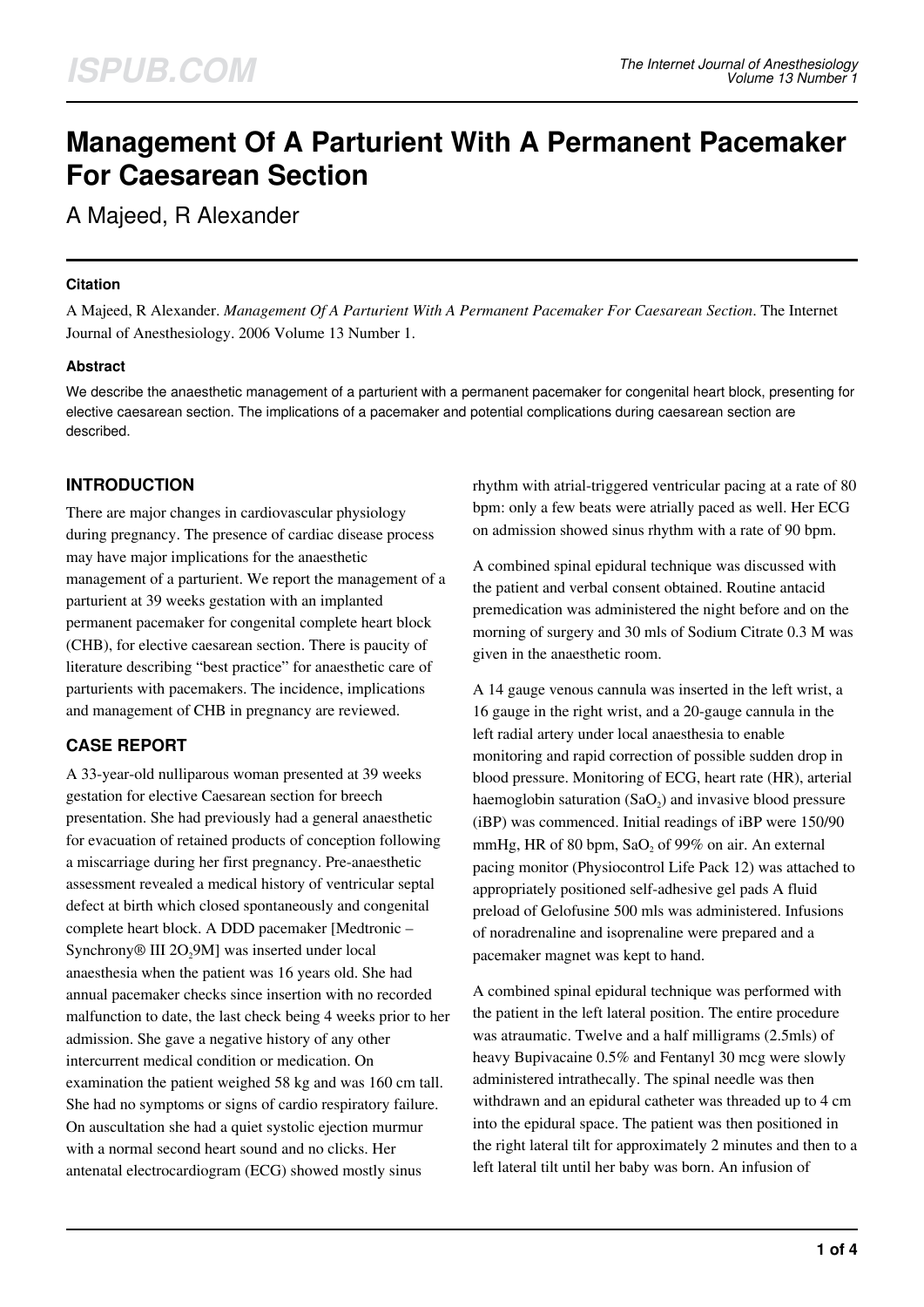metaraminol was administered at a rate of 2 mg  $\text{hr}^1$ .

There were no major haemodynamic changes to the intrathecal dose of the local anaesthetic and opioid. The BP remained within 20% limits of initial measurements. The patient's HR remained constant at 80 bpm. Her  ${\rm SaO_2}$  on room air was 98-100% throughout the procedure. The patient had complete anaesthesia to both light touch and temperature bilaterally to the  $4<sup>th</sup>$  thoracic dermatome. Caesarean section proceeded without complications or discomfort and a 3.9 kg male baby was delivered. The Apgar scores were 9 at one minute and 10 at five minutes. Syntocinon was administered slowly intravenously in boluses of 1 unit every minute to a total of 5 units. After each administration of Syntocinon there was an immediate fall in BP of 10-20 mm Hg, which resolved spontaneously on each occasion with no ECG rhythm changes. Antibiotic therapy included clindamycin 300 mg I.V. just before incision, co-amoxiclav 1.2 mg I.V. after delivery and a further dose of clindamycin 150 mgs 6 hours later. At the end of the procedure Diamorphine 3 mg diluted in 10 mls 0.9% saline was administered via the epidural catheter for post-operative analgesia and the epidural catheter was removed thereafter. Estimated blood loss was 600 ml.

The patient recovered on Labour Ward with one-to-one midwifery care and anaesthetic supervision for four hours until the local anaesthetic component of the subarachanoid block had worn off and then transferred to the post-natal ward. She made a completely uneventful recovery and was discharged home after five days.

# **DISCUSSION**

Pregnancy and labour are associated with extreme stress and demand on the cardiovascular system in addition to other physiological changes. The cardiovascular system can potentially fail resulting in morbidity and mortality if predisposing factors such as conduction defects, are already present  $\begin{bmatrix} 1 \\ 2 \end{bmatrix}$ . The administration of anaesthetics may further augment the risk of cardiovascular failure due to the myocardial depression, dysrhythmias and vasodilatation causing reduced venous return and lowering in cardiac output. Pacemakers are used to treat various congenital or acquired conditions producing bradyarrythmias such as conduction defects, dilated or hypertrophied cardiomyopathy, hypersensitive carotid sinus syndrome, post-cardiac transplant  $\left[ \frac{1}{3}, \frac{1}{4} \right]$ . Their use reduces the risks of cardiac failure / arrest provided proper precautions are taken to ensure appropriate functioning of the device and sources

#### of error are avoided.

Several published cases of obstetric deliveries in patients having cardiac pacemakers have been described, but there is a paucity of evidence describing best practice for anaesthetising such patients  $\begin{bmatrix} 13 \end{bmatrix}$ . Most of those describe use of general anaesthesia for caesarean section  $[1, 5, 6, 10, 11, 12]$ . On the other hand there is wealth of evidence available describing superiority of regional techniques over general anaesthesia in obstetric patients; however these techniques are generally avoided in patients with significant cardiovascular problems due to perceived association with haemodynamic instability $[$ <sub>1</sub>].

Knowledge of the type of device, the manufacturer and mode of pacing is important before any surgery due to variation in their behaviour and functioning. Modern pacemakers are programmable in rate responsive fashion or fixed mode. In rate responsive mode the pacemaker senses body vibration as a stimulus for an increased rate. Other methods of sensing include minute ventilation, Q-T interval, temperature, oxygen saturation and myocardial contractility. In fixed mode the pacemaker generates fixed voltage at programmed rate without responding to any stimuli. The former mode is superior as it adjusts heart rate and thus cardiac output according to varying requirements of the body, however there are several factors which can interfere with sensing these variations. These include foetal movements, shivering, peripheral nerve stimulators, transcutaneous electrical nerve stimulators (TENS) and diathermy  $[\,_s, \, \cdot\, , s\,]$ . Defibrillation is a theoretical cause of pacemaker reprogramming or damage.

Safe anaesthetic management of the patient with a pacemaker should start with a preoperative visit and review of the clinical records. The pacemaker should be evaluated by the physician prior to the surgery as part of the routine preoperative evaluation. Of particular note should be the original indication for pacemaker insertion, date of insertion and details of recent follow-up pacemaker checks. The mode of action of the pacemaker should be noted. If the pacemaker has a rate modulator function, then this should be deactivated prior to anaesthesia. Direct enquiry from the patient may give clues as to recent pacemaker malfunction in terms of dizziness, syncope or heart failure. Any symptoms suggesting deterioration of the patient's underlying heart disease should be managed aggressively before anaesthesia. It is advisable to have the manufacturer's programmer available in the hospital should any problems arise.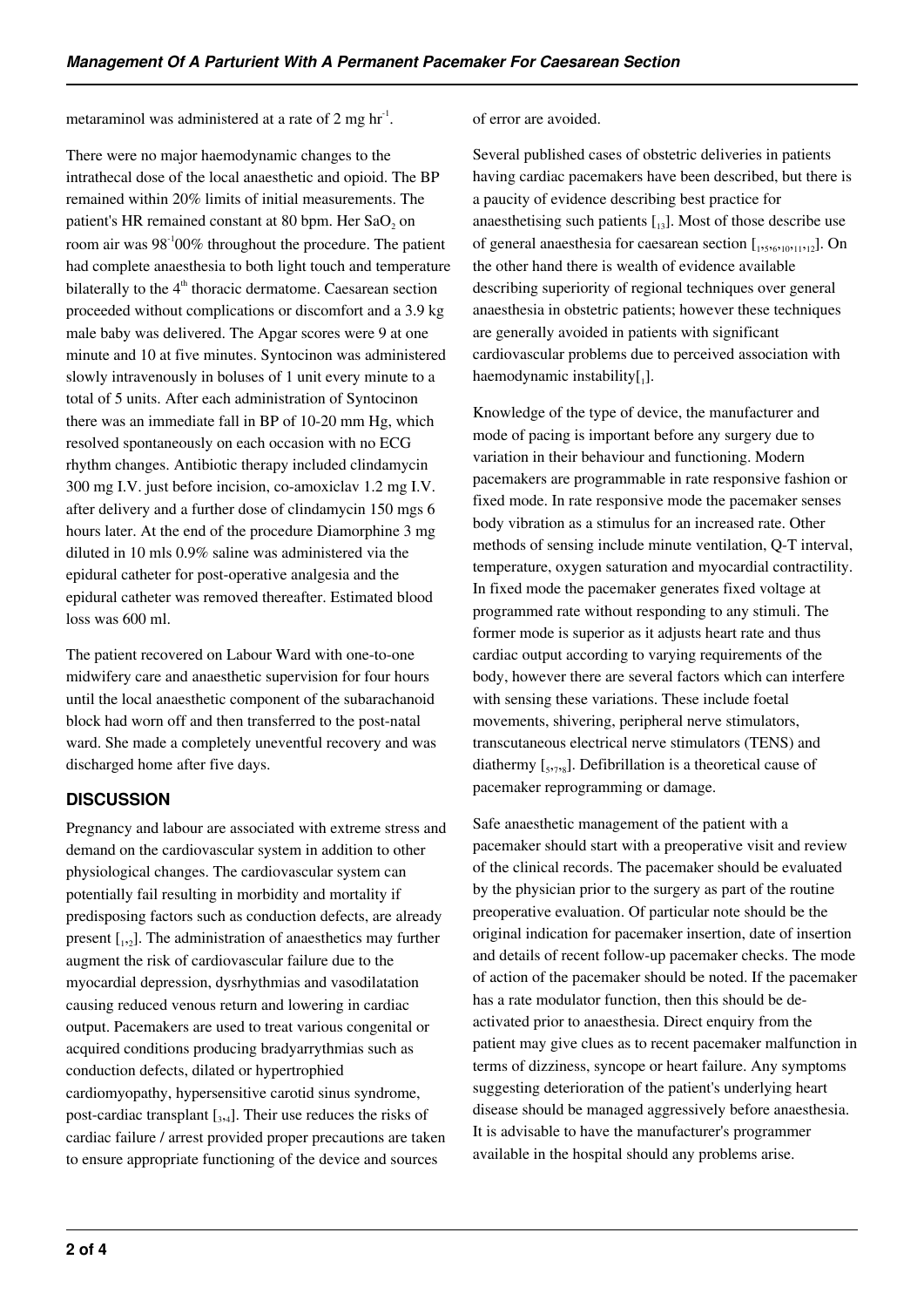The technique of induction and maintenance of anaesthesia will depend upon the clinical circumstances. However, in general, the use of succinylcholine should be avoided to reduce the chances of over sensing following fasciculation [<sub>9</sub>]. Should succinylcholine need to be given to a patient with a sensor mode activated pacemaker, then a defasciculating dose of a non-depolarising agent should be given prior to its administration. Careful monitoring of the ECG is vital after any patient positioning or after commencement of mechanical ventilation to ensure that the pacemaker is still functioning appropriately.

For all patients undergoing anaesthesia, there should be a contingency plan in case of pacemaker dysfunction. Primitive but effective pacing can be achieved by regular thumps to the precordium (percussive pacing). Isoprenaline infusions, where available, may be used to improve rate and rhythm. However, the most rapid and effective backup system in most hospitals is non-invasive transthoracic pacing via external pads either positioned below the right clavicle and over the apex of the heart or over the left side of the chest in the antero-posterior position  $\left[\begin{smallmatrix}8\end{smallmatrix}\right]$ . Capture can usually be achieved at currents of about 80 mA. Alternatives to this include temporary transvenous and transoesophageal pacing, both of which will take longer to set up to achieve effective pacing.

Pacemaker function should be checked by technicians after the procedure, particularly if there have been any adverse events perioperatively. This will also permit the re-activation of rate modulation sensors and the re-institution of any specific pacing modes. In the setting of poor LV function with VVI pacing, reliable pulse oximetry with plethysmography is mandatory in order to confirm mechanical capture  $\left[\begin{smallmatrix}S\end{smallmatrix}\right]$ . An external defibrillator should be available perioperatively. Ideally, this should be attached to adhesive patches as this will permit external defibrillation without excessive disturbance of the operating field.

Regional anaesthesia is a safe technique for caesarean section for a patient with a pacemaker if the patient is adequately prepared. Invasive monitoring should be used and an alternative method of pacing must be available.

# **CORRESPONDENCE TO**

Ratan Alexander Department of Anaesthesia Worcestershire Royal Hospital Charles Hastings Drive Worcester WR5

1DD United Kingdom Telephone: 01905 760637 Email: Ratan.Alexander@worcsacute.wmids.nhs.uk

## **References**

1. Esmail M. M., Catling S., Mohan S., et al. Anaesthetic management of caesarean section in a patient with a permanent pacemaker and severe bilateral ventricular dilatation. Int J Obs Anesth 2000; 9: 51-54 2. Hess W. Cardiovascular disease during pregnancy: Considerations for the anaesthesiologist. Anaesthetist 1995; 44: 395-404. 3. Eagle K. A., Berger P. B., Calkins H., et al. ACC/AHA guideline update for perioperative cardiovascular evaluation for noncardiac surgery - executive summary: a report of the American College of Cardiology/American Heart Association Task Force on Practice Guidelines (Committee to Update the 1996 Guidelines on Perioperative Cardiovascular Evaluation for Noncardiac Surgery). Anesth Analg 2002; 94: 1052-1064 4. Diprose P., Pierce J. M. T. Anaesthesia for patients with pacemakers and similar devices. Br J Anaesth CEPD Reviews 2001; 1(6): 166-170 5. Andersen C., Oxhøj H., Arnsbo P., et al. Pregnancy and caesarean section in a patient with a rate-responsive pacemaker. Pacing Clin Electrophysiol 1989; 12(2):386-391 6. Kenmure A. C. F., Cameron A. J. V. Congenital complete heart block in pregnancy. Br Heart J 1967; 29: 911-913 7. Salukhe1 T. V., Dob D., Sutton R. Pacemakers and defibrillators: anaesthetic implications. Br J Anaesth 2004; 93: 95-104 8. Rastogi S., Goel S., Tempe DK, et al. Anaesthetic Management of Patients with Cardiac Pacemakers and Defibrillators for Noncardiac Surgery. Annals of Cardiac Anaesthesia 2005; 8: 21-32 9. Sethuran S, Toff WD, Vuylsteke A, et al. Implanted cardiac pacemakers and defibrillators in anaesthetic practice. Br J Anaesth 2002; 88: 627-631. 10. Ramsewak S, Persad P, Perkins S, et al. Twin pregnancy in a patient with complete heart block. A case report. Clin Exp Obst Gyn 1992; 19(3): 166-167 11. Eddy WA, Frankenfeld RH. Congenital complete heart block in pregnancy. Am J Obstet Gynecol 1977; 128: 223-225 12. Lau CP, Lee CP, Wong CK, Cheng CH, et al. Rate responsive pacing with a minute ventilation sensing pacemaker during pregnancy and delivery. Pacing Clin Electrophysiol 1990; 13(2): 158-163

13. Ng YT, Cheung MW, Hui YL. Anesthetic management of a parturient implanted with a permanent pacemaker - a case report. Acta Anaesthesiol Sin. 1997 Jun;35(2):107-111